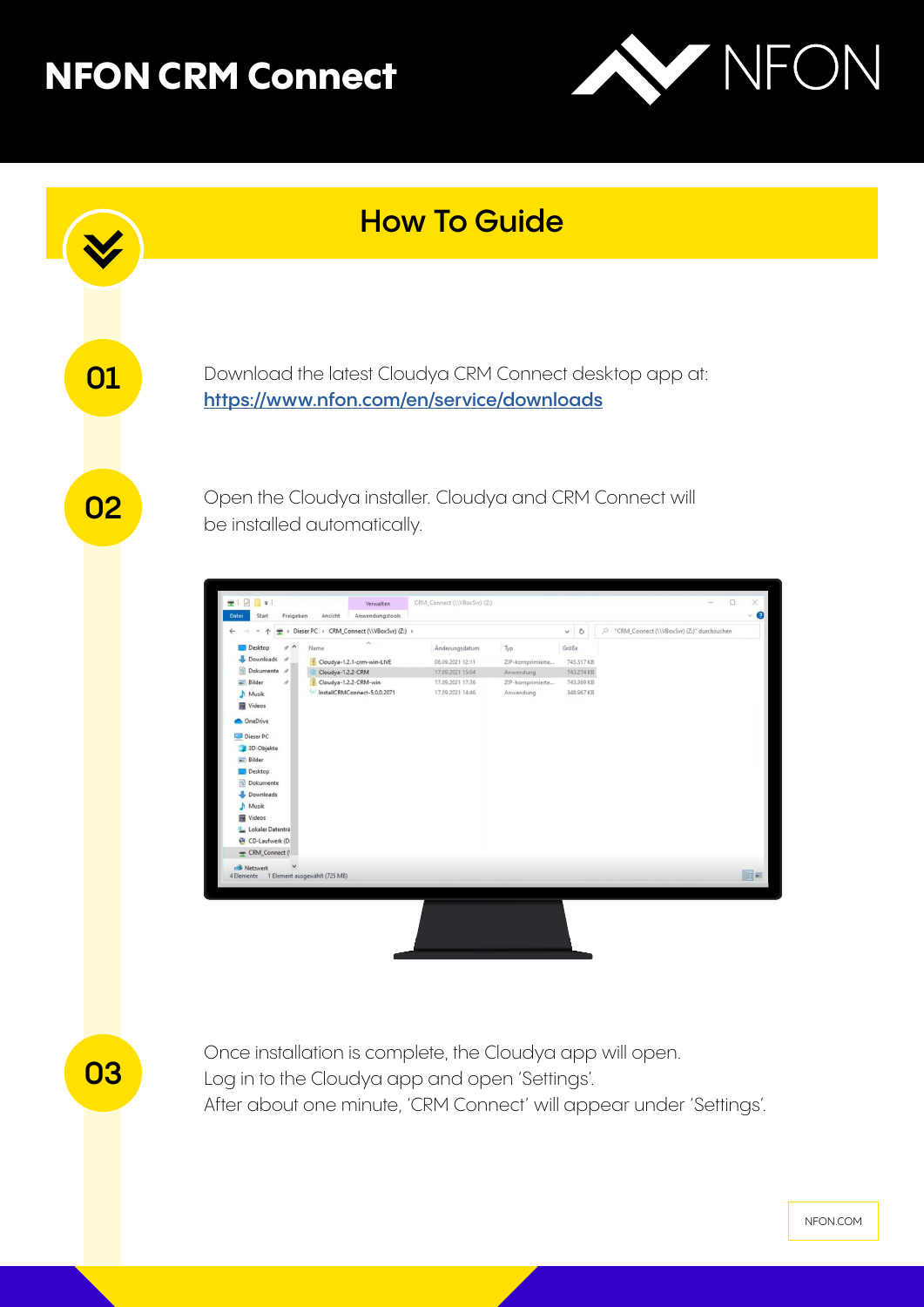

Click on 'CRM Connect' to start configuring your CRM integration. **04**



Click on 'Open CRM Configurations'.

**OPEN CRM CONNECT CONFIGURATION**

A new window will open as below. CRM integrations can be configured in the "INTEGRATIONS" section. Select your CRM application to connect it with the software partner API or CTI client. Incoming or outgoing telephone numbers are then automatically matched to the contact records in the connected CRM application. This enables functions such as contact screen pop and address book searches to be performed through the telephone software client.

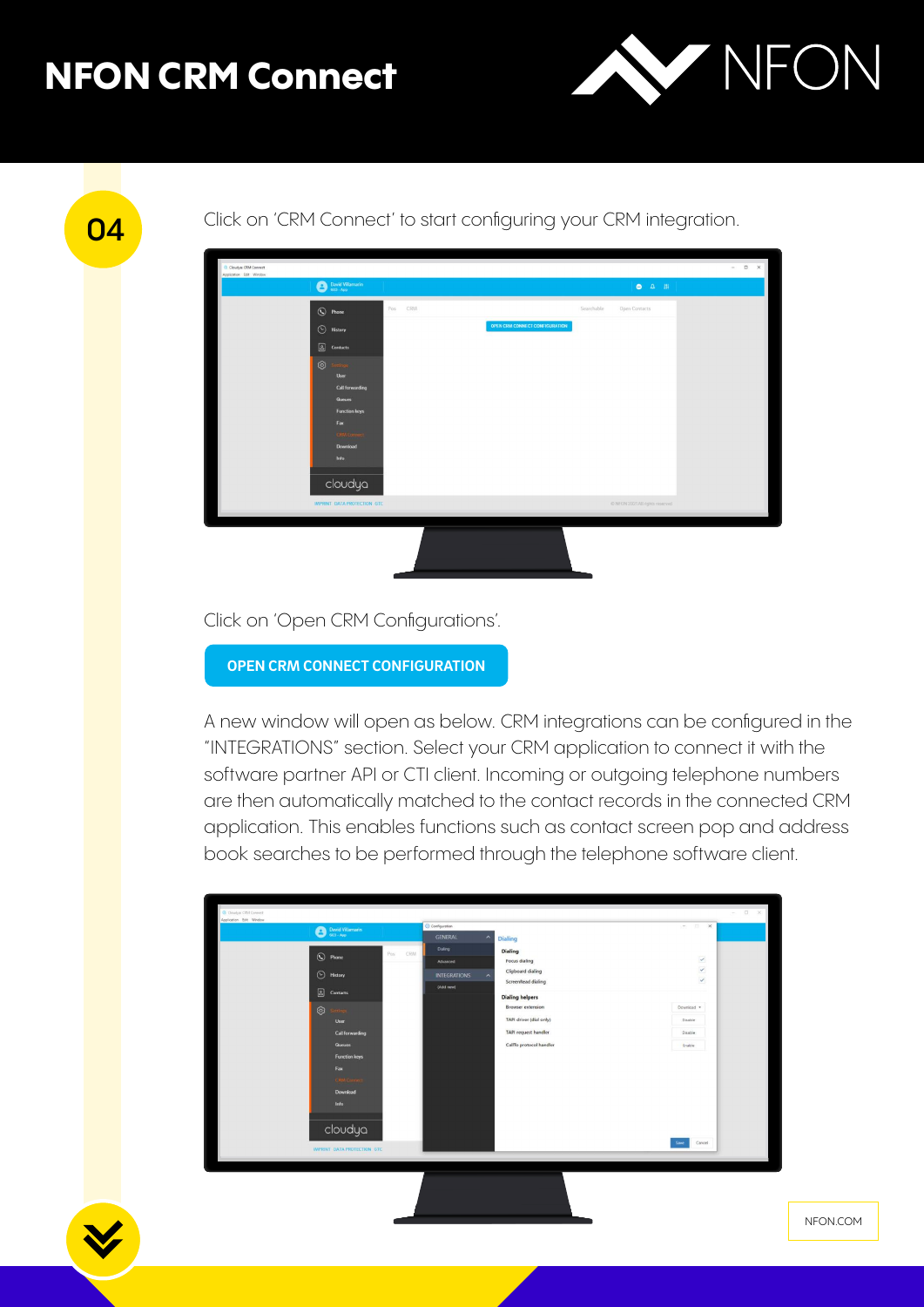



You will see a configuration page which shows the information required for completing the integration.

**NOTE:** Only supported integrations will appear in the drop-down list. Check the table (Page 5) for the supported CRM integrations.

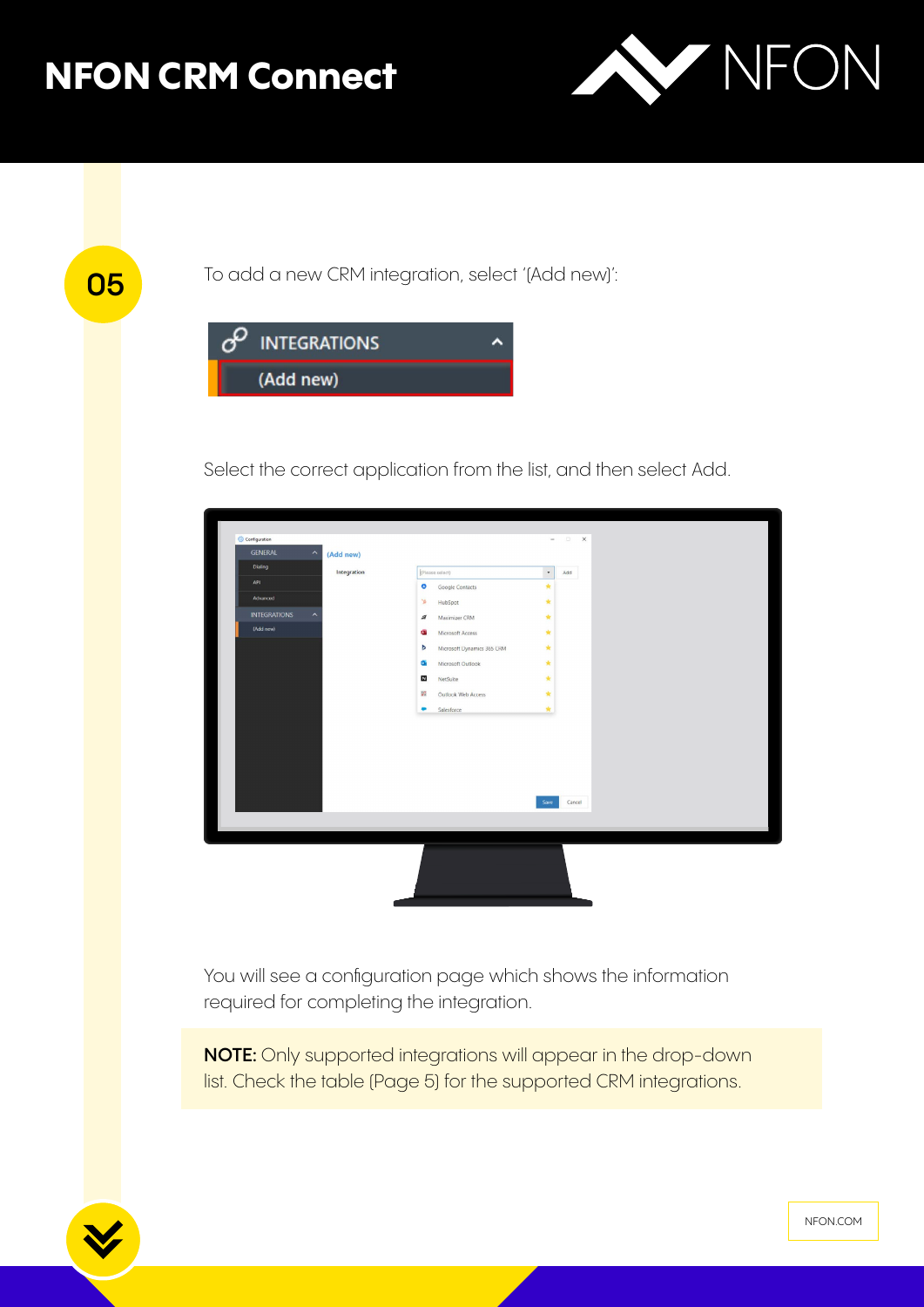

| Dialing                  | Name                                                                                   | Salesforce                                                                                                                                                                                                                        |                          |  |
|--------------------------|----------------------------------------------------------------------------------------|-----------------------------------------------------------------------------------------------------------------------------------------------------------------------------------------------------------------------------------|--------------------------|--|
| <b>API</b>               | Integ<br><b>Enabled</b>                                                                |                                                                                                                                                                                                                                   | Disable                  |  |
| Advanced                 | Salesforce                                                                             |                                                                                                                                                                                                                                   |                          |  |
| <b>INTEGRATIONS</b>      | <b>Client id</b>                                                                       |                                                                                                                                                                                                                                   |                          |  |
| (Add new)                | Endpoint                                                                               | https://login.salesforce.com/services/oauth2/                                                                                                                                                                                     |                          |  |
|                          |                                                                                        |                                                                                                                                                                                                                                   | Authorize                |  |
|                          |                                                                                        |                                                                                                                                                                                                                                   | Not authorized           |  |
|                          |                                                                                        |                                                                                                                                                                                                                                   | Get objects              |  |
|                          |                                                                                        |                                                                                                                                                                                                                                   |                          |  |
|                          | Objects                                                                                | $\vee$ Accounts                                                                                                                                                                                                                   |                          |  |
|                          |                                                                                        | $\checkmark$ Contacts                                                                                                                                                                                                             |                          |  |
|                          |                                                                                        | $\vee$ Leads                                                                                                                                                                                                                      |                          |  |
|                          |                                                                                        |                                                                                                                                                                                                                                   |                          |  |
|                          |                                                                                        |                                                                                                                                                                                                                                   |                          |  |
|                          | Caching                                                                                |                                                                                                                                                                                                                                   |                          |  |
|                          | Cache                                                                                  |                                                                                                                                                                                                                                   |                          |  |
|                          | Cache frequency, minutes                                                               |                                                                                                                                                                                                                                   | 60                       |  |
|                          |                                                                                        | Help<br>Delete                                                                                                                                                                                                                    | Save<br>Cancel           |  |
|                          |                                                                                        |                                                                                                                                                                                                                                   |                          |  |
|                          |                                                                                        |                                                                                                                                                                                                                                   |                          |  |
|                          |                                                                                        |                                                                                                                                                                                                                                   |                          |  |
|                          |                                                                                        |                                                                                                                                                                                                                                   | <b>INTEGRATION GUIDE</b> |  |
| Name                     | <b>Salesforce Plus Addin Guide</b>                                                     |                                                                                                                                                                                                                                   |                          |  |
|                          |                                                                                        | This Addin Guide contains proprietary information and shall not be used, disclosed, reproduced or shared, in whole or in part, without the prior written consent of the<br>application developer.                                 |                          |  |
| Enabled                  | For information on setting up dialing with Salesforce, please click here.              | Salesforce and/or the database used to store your contact data should already be configured and working correctly before proceeding with this integration.                                                                        |                          |  |
| Salesforce               |                                                                                        |                                                                                                                                                                                                                                   |                          |  |
| Client id                | <b>Information You'll Need</b>                                                         | Software Suite must also be installed already with the initial configuration completed. If this is not the case, please see the 'Technical Installation Guide' or consult your                                                    |                          |  |
| Endpoint                 | · Salesforce Client ID                                                                 |                                                                                                                                                                                                                                   |                          |  |
|                          | Configuration<br>1. Adding the integration                                             |                                                                                                                                                                                                                                   |                          |  |
|                          | O INTEGRATION                                                                          |                                                                                                                                                                                                                                   |                          |  |
|                          | (Add new)                                                                              |                                                                                                                                                                                                                                   |                          |  |
| Objects                  |                                                                                        | Right-click the Software Suite icon in the tray menu of your PC, and then left-click the 'Configuration' option from the menu that pops up. This will open the 'Configuration'<br>screen. Under the heading 'integrations', click |                          |  |
|                          | (Add new)                                                                              |                                                                                                                                                                                                                                   |                          |  |
|                          | Integration<br>alesforce                                                               | Set<br>$\checkmark$                                                                                                                                                                                                               |                          |  |
|                          | From the drop-down that appears, choose 'Salesforce', and then click the 'Set' button. |                                                                                                                                                                                                                                   |                          |  |
|                          | 2. Setting up the Integration                                                          |                                                                                                                                                                                                                                   |                          |  |
| Caching                  |                                                                                        | The integration configuration will now appear. Here, you can rename the integration in the top text box, if you would like. It is called 'Salesforce' by default.                                                                 |                          |  |
| Cache                    | Salesforce                                                                             | Salesforce                                                                                                                                                                                                                        |                          |  |
| Cache frequency, minutes | Name<br>Enabled                                                                        | Disable                                                                                                                                                                                                                           |                          |  |
|                          | Salesforce                                                                             |                                                                                                                                                                                                                                   |                          |  |
|                          | Client id                                                                              |                                                                                                                                                                                                                                   |                          |  |
| Salesforce               |                                                                                        |                                                                                                                                                                                                                                   |                          |  |
|                          |                                                                                        |                                                                                                                                                                                                                                   |                          |  |



For each integration listed, a detailed step-by-step guide is available via the Help button (example shown for Salesforce): After carrying out the configuration steps detailed in the Help Guide, select Save to complete the setup. You can use **Cancel** to abandon the configuration of a new integration, or use **Delete** to remove a previously configured integration.